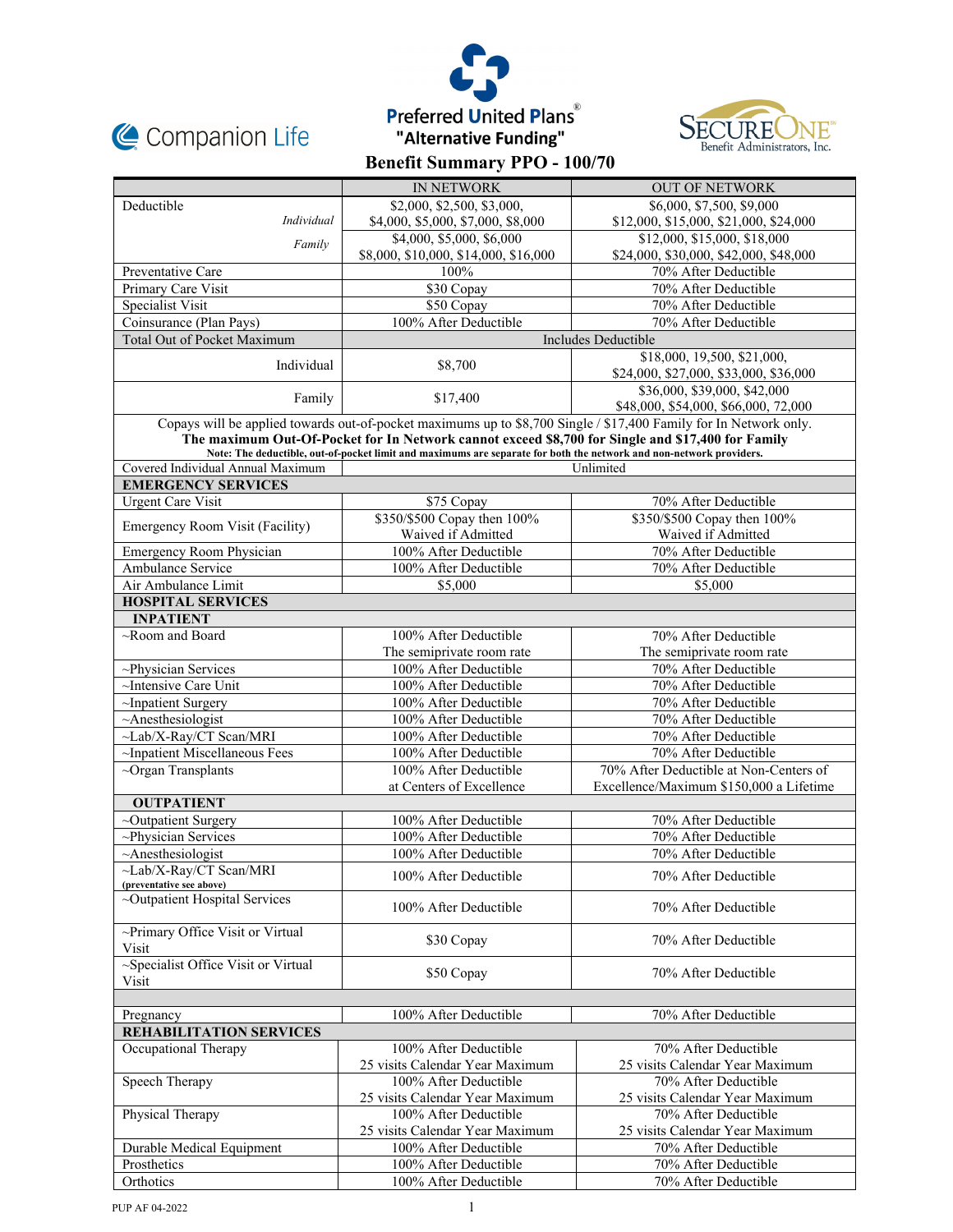





|                                        | <b>IN NETWORK</b>                                                                      | <b>OUT OF NETWORK</b>         |  |
|----------------------------------------|----------------------------------------------------------------------------------------|-------------------------------|--|
| <b>SKILLED NURSING FACILITY</b>        |                                                                                        |                               |  |
|                                        | 100% After Deductible                                                                  | 70% After Deductible          |  |
| $\sim$ Maximum                         | 30 days for each care period                                                           | 30 days for each care period  |  |
| <b>HOME HEALTH CARE</b>                |                                                                                        |                               |  |
|                                        | 100% After Deductible                                                                  | 70% After Deductible          |  |
| $\sim$ Maximum per visit               | \$100                                                                                  | \$100                         |  |
| ~Maximum visits per Calendar Year      | 45                                                                                     | 45                            |  |
| <b>Outpatient Private Duty Nursing</b> | 100% After Deductible                                                                  | 70% After Deductible          |  |
| Hospice Care                           | 100% After Deductible                                                                  | 70% After Deductible          |  |
| <b>MENTAL DISORDER/SUBSTANCE ABUSE</b> |                                                                                        |                               |  |
| $\sim$ Inpatient & Outpatient          | 100% After Deductible                                                                  | 70% After Deductible          |  |
| <b>OTHER SERVICES</b>                  |                                                                                        |                               |  |
| Temporomandibular Joint Disorder       | 100% After Deductible                                                                  | 50% After Deductible          |  |
| (TMJ)                                  | Maximum benefit payable                                                                | Maximum benefit payable       |  |
|                                        | per calendar year is \$1,500                                                           | per calendar year is \$1,500  |  |
| Spinal Manipulation/Chiropractic       | 100% After Deductible                                                                  | 70% After Deductible          |  |
|                                        | \$1,000 Calendar Year Maximum                                                          | \$1,000 Calendar Year Maximum |  |
| <b>VISION CARE</b>                     | Up to \$300 Annual Max                                                                 | Up to \$300 Annual Max        |  |
|                                        | per covered member                                                                     | per covered member            |  |
| PRESCRIPTION DRUG COPAY                |                                                                                        |                               |  |
| Generic                                | \$15<br>\$5                                                                            | \$20                          |  |
| Preferred Brand Name                   | <b>OR</b><br>\$25<br>\$40                                                              | <b>OR</b><br>\$60             |  |
| Non-Preferred Brand Name               | \$80<br>\$50                                                                           | \$100                         |  |
| Tier IV                                | 25% copay for all Level IV drugs.                                                      |                               |  |
|                                        | Limited to \$5,000 per member copay per calendar year.                                 |                               |  |
| Mail Order                             | 2.5x the retail co-pay; 90-day supply                                                  |                               |  |
|                                        | Generic Drug Mandate; If a physician writes a prescription for a brand name drug and a |                               |  |
|                                        | generic is available, the covered person will be charged the brand name copay and the  |                               |  |
|                                        | difference in ingredient cost between the brand name and generic whether or not the    |                               |  |
|                                        | physician indicates "dispense as written" on the prescription.                         |                               |  |

# **Other Plan Information**

- If a generic drug is available but not dispensed, the Insured may be required to pay the difference between the generic and brand name drug cost.
- Treatments of any condition for which benefits are recovered under any Workers Compensation or Occupational Disease Law are excluded.
- Emergency services performed by non-participating providers will be paid at the in-network benefit levels contained in the plan document. Included as covered under the in-network benefits are: emergency room charges, emergency room physicians, laboratory and x-ray charges, radiologist and other charges incurred while being treated in the emergency room and subject to URC charges.
- Each child who is under the age of 26 years old may be covered under this Plan. When the dependent child reaches age 26, coverage will run through the end of the month of the child's 26<sup>th</sup> birthday.

### **Motor Vehicle Exclusion:**

## **For Residents of States With No-Fault Insurance (Michigan)**

**BENEFITS ARE NOT PAYABLE UNDER THIS PLAN FOR INJURIES RECEIVED IN AN ACCIDENT INVOLVING A MOTOR VEHICLE (AS DEFINED BELOW).** It is your responsibility to obtain Motor Vehicle insurance and designate it as the primary payer of medical benefits for you and your Family in the event of an auto accident. You will not have any medical expense coverage available for autorelated injuries under this Plan. If a Participant is involved in a Motor Vehicle Accident as a pedestrian and incurs medical expenses as a result of the Accident, this Plan will be the secondary payer and any other insurer that may have liability for the medical expenses Incurred by the Participant will be primary to this Plan.

### **Definition of Motor Vehicle**

"Motor Vehicle" means a car, truck, motor home, or other vehicle, including a trailer, operated, or designed for operation upon a public highway by power other than muscular power, which has more than 2 wheels. It does not include a motorcycle, moped, all-terrain vehicle (ATV), or offroad vehicle (ORV);

## **For Residents of States Without No-Fault Insurance (Ohio)**

**BENEFITS ARE NOT PAYABLE UNDER THIS PLAN FOR INJURIES RECEIVED IN AN ACCIDENT INVOLVING A MOTOR VEHICLE (AS DEFINED BELOW) UNLESS AT THE TIME OF THE ACCIDENT, THE INDIVIDUAL IS COVERED BY INSURANCE** for his or her own injuries (such as uninsured/under-insured motorist or personal injury coverage) with a per person coverage limit of at least \$2,000. If you are the owner or registrant of a Motor Vehicle, it is your responsibility to obtain medical coverage through your auto insurance policy with a per person coverage limit of at least \$2,000. Once this \$2,000 limit has been exhausted by the Participant, this Plan will then be the secondary payer and any insurer or other plan, policy, or person that may have liability for the medical expenses will be primary to this Plan.